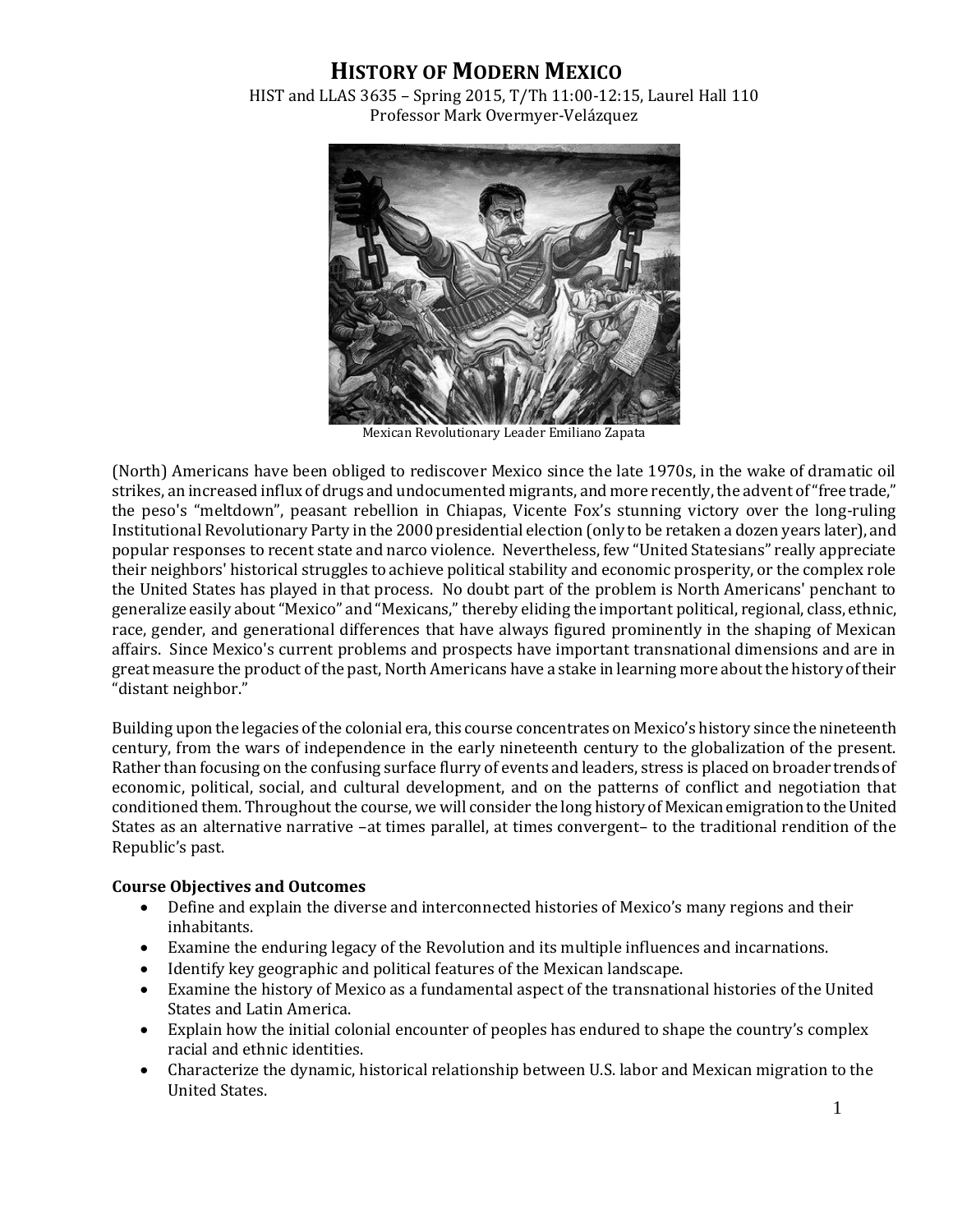The course also provides students with the historical context to participate more fully in an optional field study course in Mexico. The UConn Migration Studies Seminar in Oaxaca, Mexico Study Abroad Program, will be offered during two weeks in May 2015. In addition to receiving an introduction to Mexico's history and culture, the study abroad program exposes students to the cultural and historical origins of Latin American and Caribbean migrants in the United States. Students visit community centers, talk with researchers studying migration in Mexico and observe the economic, environmental and social conditions that affect Mexican migrants at their points of origin.

## **Class Format**

The course will combine a lecture and discussion format; student participation in class discussion will be expected and weighed in determining the final grade. In addition to standard historical texts, oral testimonies, works of literature and a collection of audio and visual materials –photos, political cartoons, revolutionary songs, and a series of short films and discussions– will be used to explore popular attitudes, values, and lifestyles.

## **Assignments**

## **I.** Participation

Consistent and thoughtful participation will determine a substantial part of your final grade. If discussion comes readily to you, look for ways to encourage others to participate. Absence from class precludes participation and has, therefore, an adverse effect on your grade. If you do miss a class meeting you will be responsible for finding out what was missed and for making up any assignments. Attendance will be taken during each class session.

## **II.** *Map Quiz*

An in-class map quiz will ask you to identify key states, cities, and geographic features of Mexico. Identifiers can be found on the final page of this syllabus.

## **III.** *Newspaper Journal*

In this assignment you will explore the ways in which media sources report on and interpret contemporary issues events (within last 5 years) in Mexico and the Mexican-origin community in the United States. Each week (including the first week) you will read two articles on Mexico and Mexicans and craft a brief (3-4 sentence) written summary of them in your own words. One of the articles must explore the relationship between Mexico and the United States (e.g. through politics, economics, migration); the other article can report any aspect of current life in Mexico. Please note the title, date and source of your newspaper articles (no need to include the url/web address). \*\*During the course of the semester, read and review a maximum of four articles related to drugs and the drug trade.

The articles and summaries will be kept in an on-going journal and collected three times (every 5th week) during the semester. At the end of the semester students will have collected and penned thirty (two per week) articles and summaries. Please submit written or electronic version of journal to course TA.

Examples of newspapers to peruse include but are not limited to the New York Times, Los Angeles Times, and the Wall Street Journal. Their coverage is usually more complete (if not always more perceptive) than that of newspapers that simply subscribe to the wire-services. For those of you who read Spanish, there are also several good periodicals available; please see me in you are interested. Bring your journals to each class. We will begin each meeting with a brief news update.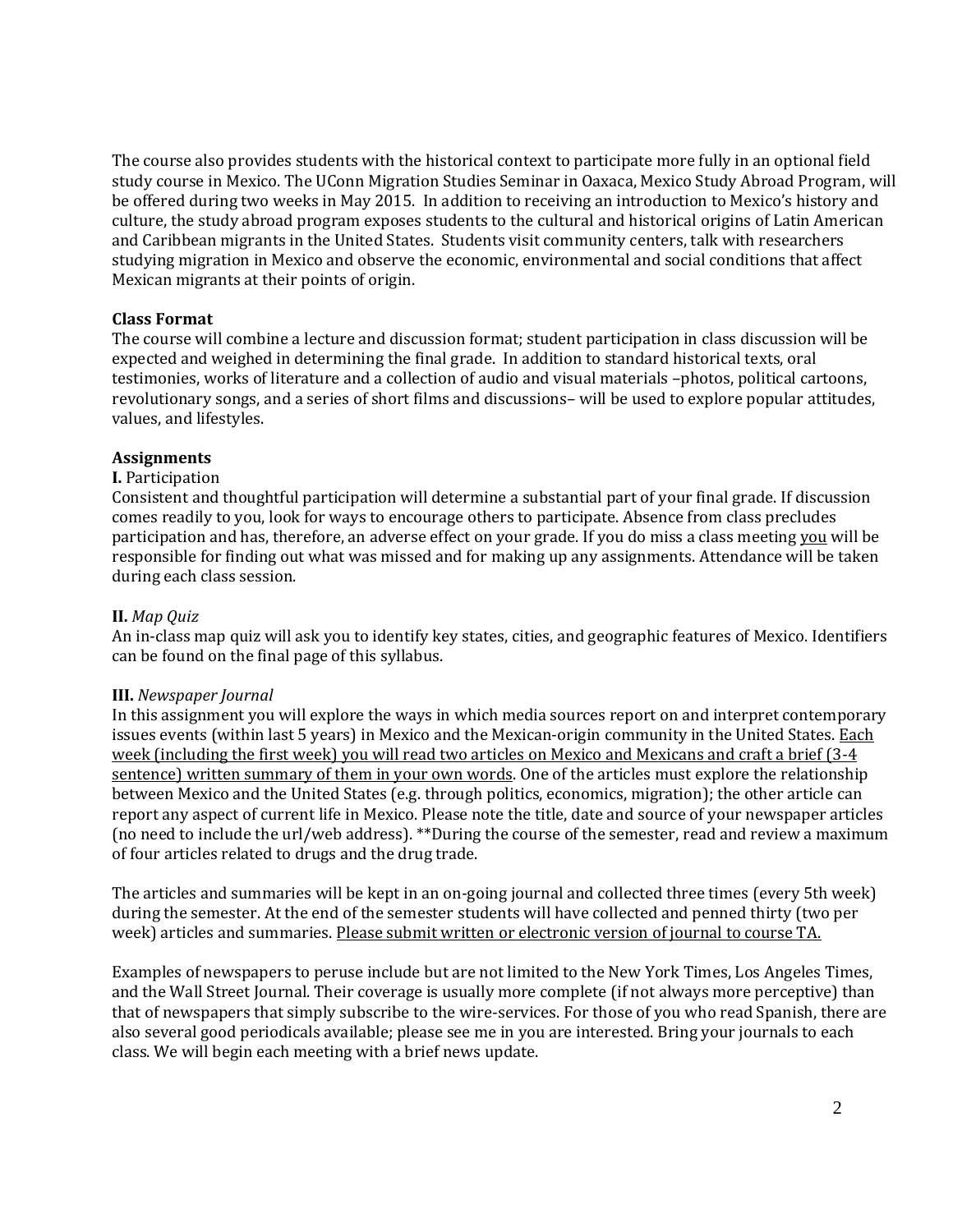## **IV.** *Mid-term Exam* (in-class)

In preparation for the Final Exam, mid-term covers topics from the course until this point. In the role of professor you will develop a mini course on Modern Mexican History with three lectures. Your task is to compose an outline for each lecture and write a justification for the outlines. In the Final, take-home exam, you will build on this mid-term exercise to write out one of the *historically based* lectures in complete prose. Therefore, you must decide what the most important events, individuals, and long-term trends have been in Mexico, as well as how you would interpret these events, individuals, and trends. For this open-book exam, the course readings and assignments will prepare you; no extra reading or research is required.

## **V.** *Group Project and Presentation*

In small groups, students will collaborate on the research, writing, revision, and presentation of one of the following topics from Mexico's cultural history. The final product will be a five page written essay examining the topic in historical perspective and a ten minute presentation in front of your fellow students during assigned class times (written essay due on last day of class). While the five page essay must follow a "traditional" format (e.g., a thoroughly edited and revised paper including: introduction, thesis, exploration and examination of thesis, conclusion, and citations), the ten minute presentation format must be "nontraditional" (e.g., musical or theatrical performance, interactive presentation, video, etc). Groups will discuss with me in advance to review appropriate formats. Group members will need to equitably divide the tasks of the assignment and will receive one collective grade. Individual efforts will be reflected in the participation grade.

Project topics, suggestions (no duplication of topics among groups permitted)

- Colonial era proto-feminist poet Sor Juana Ines de la Cruz
- Life and times of a Mexican author/poet, past or present
- Marketing Mexico: Cinco de Mayo, Coronas, and Gringos on the Beach
- Soldaderas: Women Revolutionaries
- Mexican Cinema: a view on the history of the Republic
- Mexican Migration in film
- Chicano expressive culture: music, tattoos, and low riders
- La Virgen Guadalupe: The Aztec Goddess and the Christian Saint
- Rudos y técnicos: The History of Lucha Libre (wrestling)
- Hot tamales: Mexican food as state formation
- Cross-dresser, border crosser Guillermo Gomez Peña
- Sarapes, pottery, and masks: Mexican regional crafts
- Articles 27 and 123 of 1917 constitution
- The Revolutionary Pantheon: Zapata, Villa, Obregón, Madero
- The life and music of Lila Downs (or other Mexican(-American) artist/group)
- Your own selection!

## **VI.** *Final Exam*

Exam covering topics from entire course. In the role of professor you will develop a mini course on Modern Mexican History with three lectures. Your task is to compose an outline for each lecture, write a justification for the outlines, and to write out one of the *historically based* lectures in complete prose. Therefore, you must decide what the most important events, individuals, and long-term trends have been in Mexico, as well as how you would interpret these events, individuals, and trends. The course readings and assignments will prepare you for the exam; no extra reading or research is required.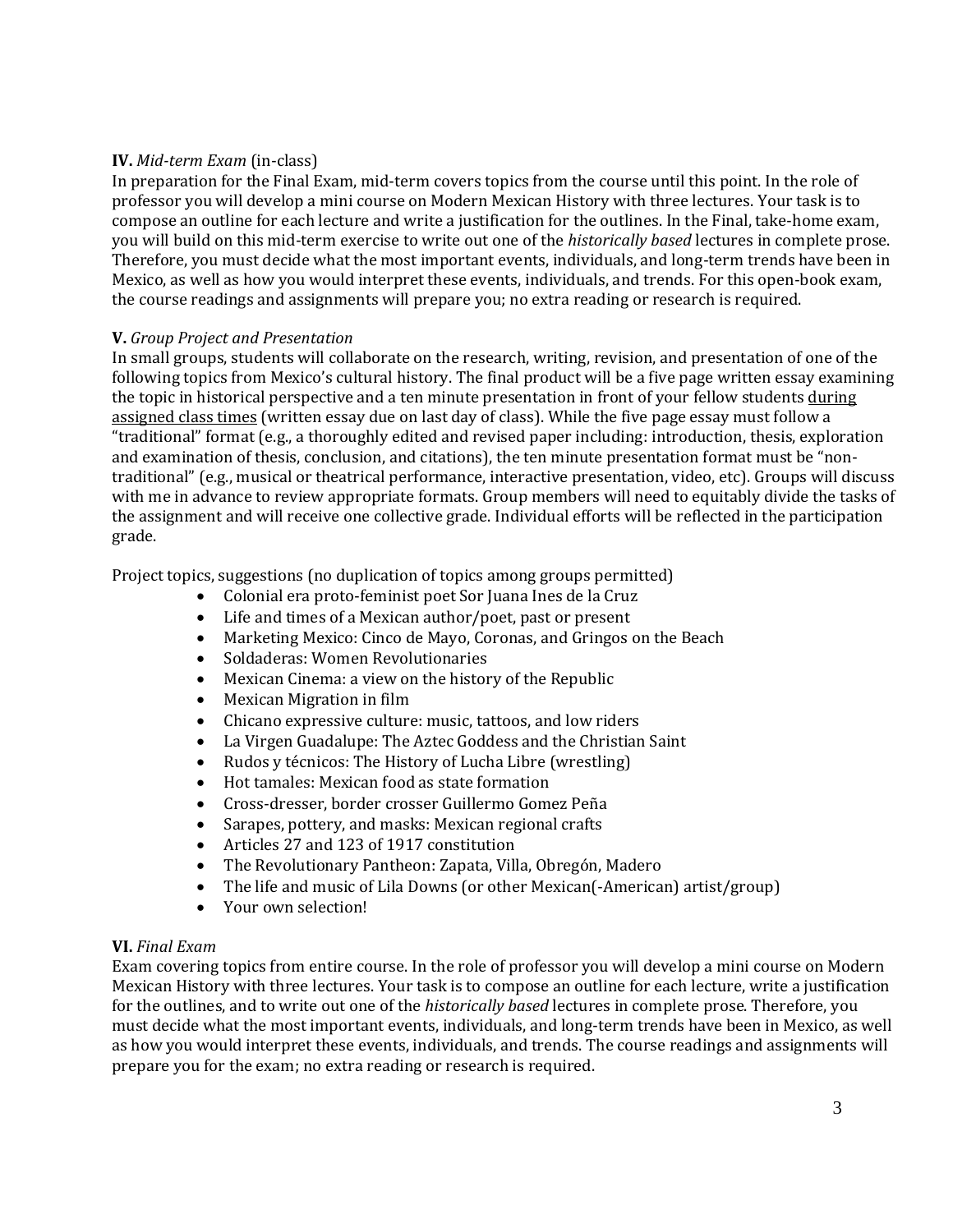## **VI.** *Bonus Assignments*

You may receive optional bonus grades for attendance at and brief (1 page) review of relevant campus or off-campus events, films, readings, etc (2 maximum). Please check with me in advance to review appropriate topics.

| 15%   |
|-------|
| 10%   |
| 20%   |
| 10%   |
| 20%   |
| 25%   |
| $+22$ |
|       |

A's (90-100%) signify outstanding work, above and beyond course expectations. B's (80-89%) are for good work (demonstrating special effort, insight, creativity, thoroughness, clarity, etc.) C's (70-79%) are for satisfactory completion of course requirements. In order to receive full credit for your course work, you must turn them in by their specified due date. Late papers will be marked down 1/3 of a grade (C+ to C, A- to B+) for every day late and an entire grade (B to C) if more than a week late. Time extensions and incompletes will be given only under exceptional circumstances.

## **Collaboration and Academic Honesty**

There are great educational advantages to collaborative learning. I encourage you to work together on the assignments for this course, many of which are appropriate for study groups. It is certainly advantageous to exchange drafts of your papers for constructive criticism before you submit them to me. Such collaboration is quite consistent with academic honesty; indeed, the two go together. Having said that, academic dishonesty, whether cheating or plagiarism, is a serious offense and will result in automatic failure of the assignment and perhaps further action. Please see the section on "Academic Integrity" in The Student Code. For a discussion of plagiarism at UConn, see the following site: [http://web.uconn.edu/irc/PlagiarismModule/intro\\_m.htm](http://web.uconn.edu/irc/PlagiarismModule/intro_m.htm)

## **Readings**

The texts are at the UConn Coop and available on independent book seller powells.com and amazon.com. Individual articles and chapters (listed below after "CP") are on the class HuskyCT under "Mex Course Readings". For those who read Spanish, there are also materials on the subject from Mexico; please see me in you are interested.

**Texts** 

- Joseph and Henderson, eds., *The Mexico Reader: History, Culture, Politics* (ISBN # 0822330423) (MR)
- Hernández Chávez, *Mexico: A Brief History* (ISBN # 0822330423) (MBH)

## Course Pack (CP)

- Assorted articles
- Overmyer-Velázquez, ed., *Beyond la Frontera: The History of Mexico-US Migration* (BF)

Optional Texts: An effort has been made in the syllabus to provide short background readings for each period of Mexican history. Nevertheless, students who have no background on Mexico and would feel more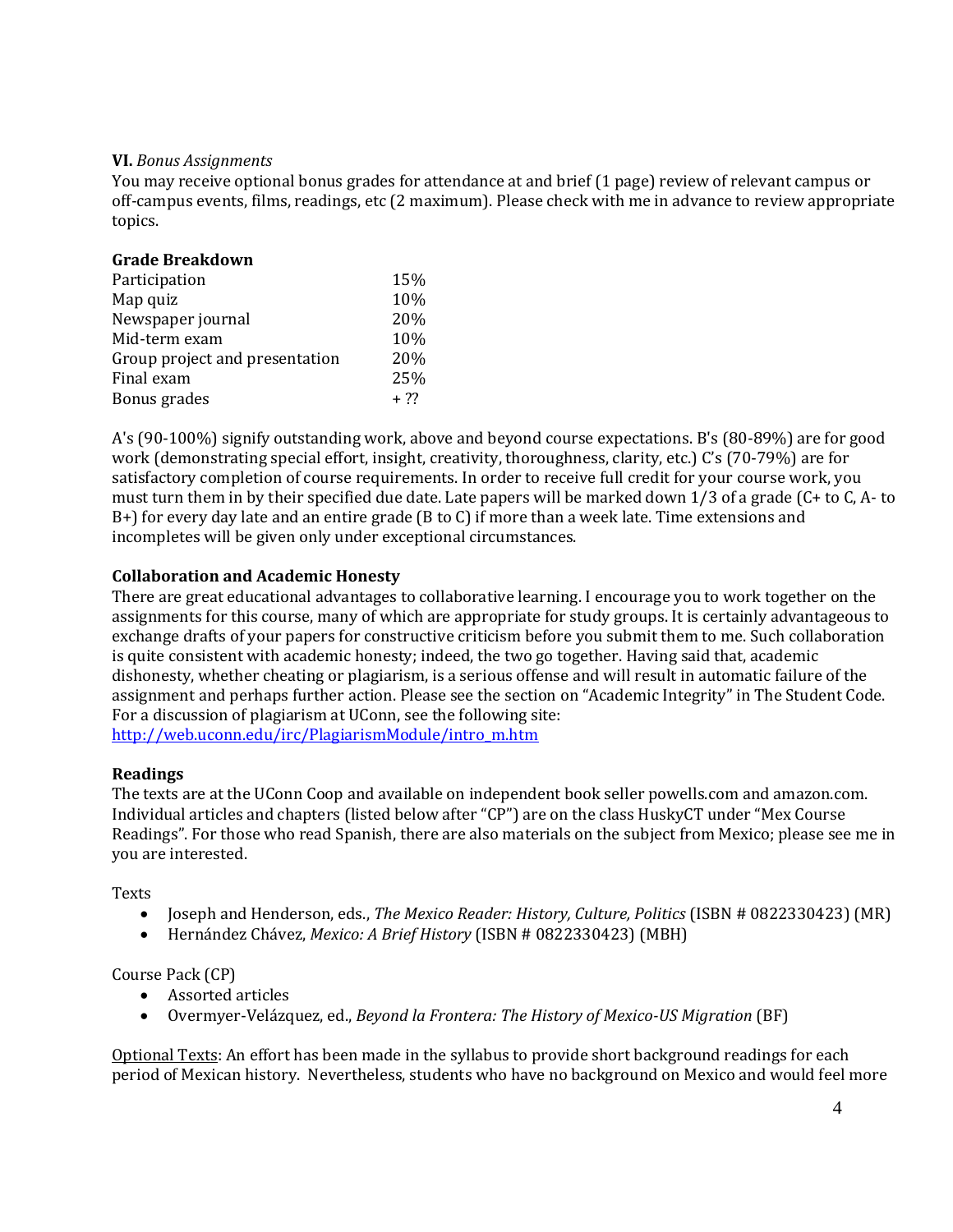comfortable supplementing class readings with a text book might consult either Michael Meyer and William Sherman, *The Course of Mexican History*, or Colin MacLachlan and William Beezley, *El Gran Pueblo: A History of Greater Mexico*. The former is a bit more straightforward and readable; the latter pays more attention to the most recent scholarship and the history of Mexico's northern frontier/border with the United States. These titles have been placed on 3 hour Reserve at Homer Library.

## **Contact Information**

Office: Ray Ryan Phone: (860) 486-5508[; mark.velazquez@uconn.edu](mailto:mark.velazquez@uconn.edu)  Office Hours: email for appointment

## **Other Numbers**

Counseling and Mental Health Services 860-486-4705 [www.cmhs.uconn.edu](javascript:doWindowOpen() Alcohol and Other Drug Services 860-486-943[1 www.aod.uconn.edu](javascript:doWindowOpen()

## *Policy Against Discrimination, Harassment and Inappropriate Romantic Relationships*

The University is committed to maintaining an environment free of discrimination or discriminatory harassment directed toward any person or group within its community – students, employees, or visitors. Academic and professional excellence can flourish only when each member of our community is assured an atmosphere of mutual respect. All members of the University community are responsible for the maintenance of an academic and work environment in which people are free to learn and work without fear of discrimination or discriminatory harassment. In addition, inappropriate Romantic relationships can undermine the University's mission when those in positions of authority abuse or appear to abuse their authority. To that end, and in accordance with federal and state law, the University prohibits discrimination and discriminatory harassment, as well as inappropriate Romantic relationships, and such behavior will be met with appropriate disciplinary action, up to and including dismissal from the University. More information is available a[t http://policy.uconn.edu/?p=2884.](https://exchange.uconn.edu/owa/redir.aspx?C=xaWrax_wC0Gad-C7aKcNNPs0LVcSAtIIEKUPJJs8AtojXV-eLBfv-3HK5d001gup4LAEyRU4VsY.&URL=http%3a%2f%2fpolicy.uconn.edu%2f%3fp%3d2884)

## *Sexual Assault Reporting Policy*

To protect the campus community, all non-confidential University employees (including faculty) are required to report assaults they witness or are told about to the [Office of Diversity & Equity](https://exchange.uconn.edu/owa/redir.aspx?C=xaWrax_wC0Gad-C7aKcNNPs0LVcSAtIIEKUPJJs8AtojXV-eLBfv-3HK5d001gup4LAEyRU4VsY.&URL=http%3a%2f%2fwww.ode.uconn.edu%2f) under the [Sexual Assault Response Policy.](https://exchange.uconn.edu/owa/redir.aspx?C=xaWrax_wC0Gad-C7aKcNNPs0LVcSAtIIEKUPJJs8AtojXV-eLBfv-3HK5d001gup4LAEyRU4VsY.&URL=http%3a%2f%2fpolicy.uconn.edu%2f%3fp%3d2139) The University takes all reports with the utmost seriousness. Please be aware that while the information you provide will remain private, it will not be confidential and will be shared with University officials who can help.

More information is available a[t http://sexualviolence.uconn.edu/.](https://exchange.uconn.edu/owa/redir.aspx?C=xaWrax_wC0Gad-C7aKcNNPs0LVcSAtIIEKUPJJs8AtojXV-eLBfv-3HK5d001gup4LAEyRU4VsY.&URL=http%3a%2f%2fsexualviolence.uconn.edu%2f)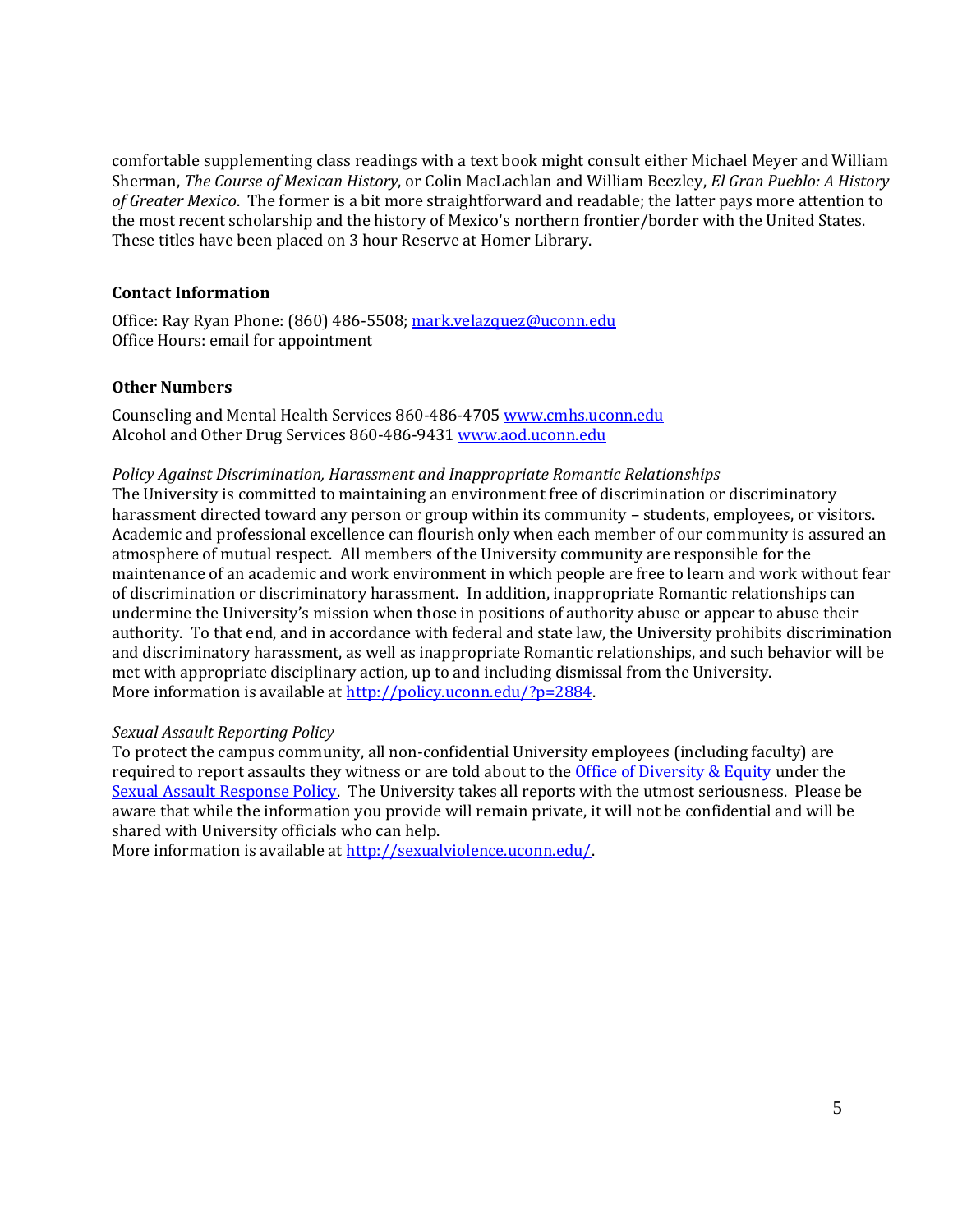## **COURSE SCHEDULE AND READINGS**

| Week 1<br>Jan $20$         | <b>Introduction and Course Objectives</b><br>Examining Stereotypes: A Cathartic Cultural Exercise                                                                                                                                                                                                                                                                                                                                                                                          |
|----------------------------|--------------------------------------------------------------------------------------------------------------------------------------------------------------------------------------------------------------------------------------------------------------------------------------------------------------------------------------------------------------------------------------------------------------------------------------------------------------------------------------------|
| Jan $22$                   | The Lay of the Land: Touring "Many Mexicos"<br>Map and Slide Presentation<br>Reading: MR, 1-54                                                                                                                                                                                                                                                                                                                                                                                             |
| Week 2<br>Jan $27$         | <b>Before Mexico: Indios, Africans, and Spaniards</b><br>Reading: MR, 55-60; MBH, 1-26; "Negro? Prieto? Moreno? A Question of Identity for Black<br>Mexicans" http://www.nytimes.com/2014/10/26/world/americas/negro-prieto-moreno-a-<br>question-of-identity-for-black-<br>mexicans.html?emc=edit tnt 20141027&nlid=40439169&tntemail0=y#<br>**Map quiz**                                                                                                                                 |
| <b>Jan 29</b>              | Film/Discussion: "History of Mexico - Part 1" (60 min)<br>https://www.youtube.com/watch?v=idLrPQISQiU<br>Reading: MR, 79-85, 92-94; MBH, 27-50                                                                                                                                                                                                                                                                                                                                             |
| Week 3<br>Feb <sub>3</sub> | <b>Mexicans and the Colonial Period</b><br>Reading: MR, 95-104, 109-121, 156-168; MBH, 51-97                                                                                                                                                                                                                                                                                                                                                                                               |
| Feb <sub>5</sub>           | <b>Independence and Return of the Empire</b><br>Reading: MR, 169-205, 265-269; MBH, 98-116; "50 Years Ago, A Fluid Border Made The U.S.<br>1 Square Mile Smaller" http://www.npr.org/2014/09/25/350885341/50-years-ago-a-fluid-<br>border-made-the-u-s-1-square-mile-<br>smaller?utm_source=facebook.com&utm_medium=social&utm_campaign=npr&utm_term=n<br>prnews&utm_content=20140925; "Women and the War"<br>http://library.uta.edu/usmexicowar/index.php<br>** Feb 5: Constitution Day** |

*Week 4*

**Film/Discussion**: Remember the Alamo! (60 min) Reading: CP, Santa Anna, "Their Decision Irrevocably Sealed Their Fate"; CP, Griswold del Castillo, "The Chicano Movement and the Treaty"; CP, NYT article, "Forget the Alamo!"; MBH, 117-163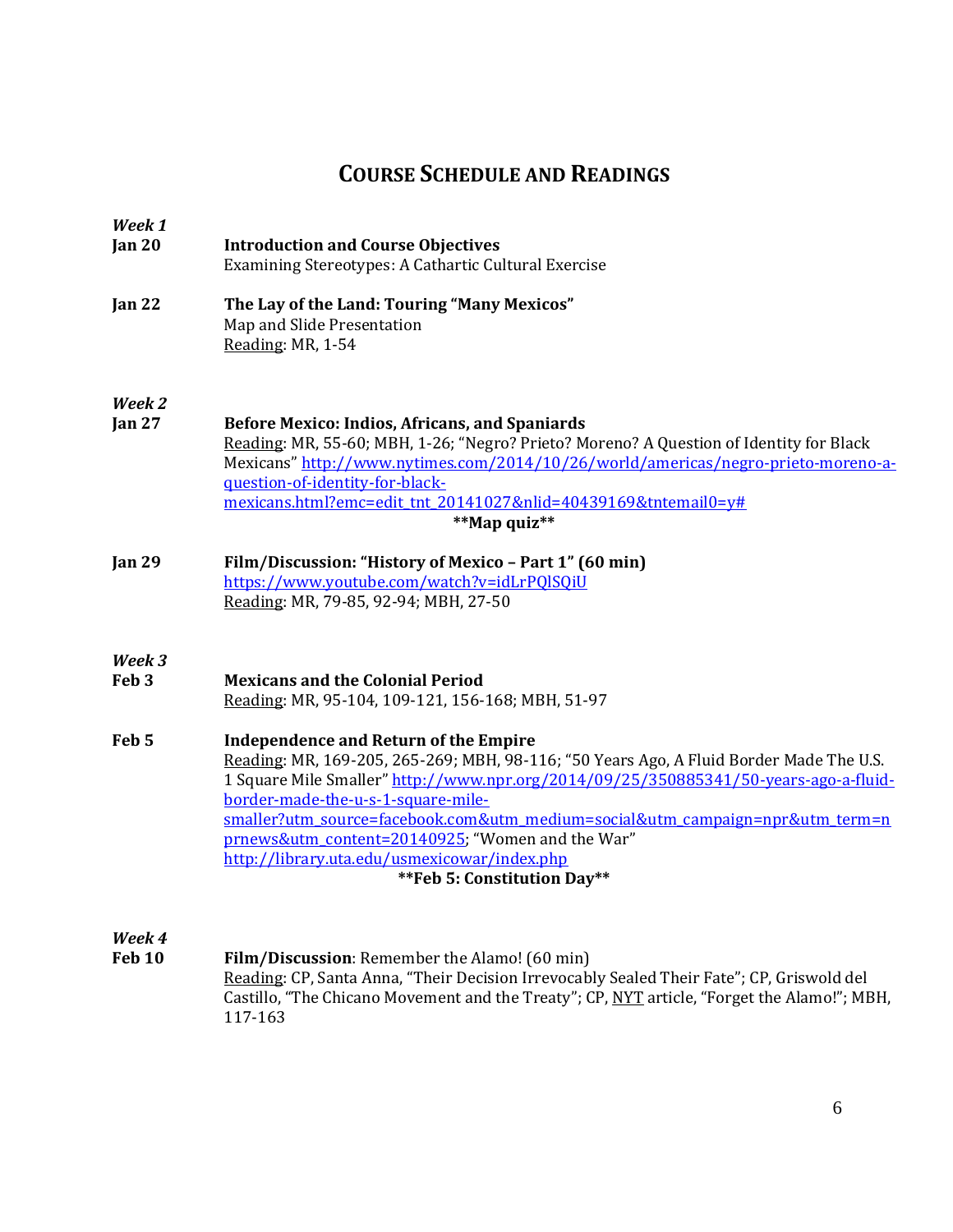| <b>Mar 19</b>              | <b>Semester Recess - No Class</b>                                                                                                                                                                                                                                                                                                                                             |
|----------------------------|-------------------------------------------------------------------------------------------------------------------------------------------------------------------------------------------------------------------------------------------------------------------------------------------------------------------------------------------------------------------------------|
| Week 9<br>Mar 17           | <b>Semester Recess - No Class</b><br>**Mar 18: Oil Expropriation Day**                                                                                                                                                                                                                                                                                                        |
| Mar 12                     | La Onda: Youth Culture, Protests, and Tlateloco<br>Reading: MR, 553-569; CP, "Introduction: The Unknown Mexican Dirty War" in Challenging<br>Authoritarianism in Mexico, 7-27                                                                                                                                                                                                 |
| Week 8<br><b>Mar 10</b>    | <b>Mexican History from Without: Latinos and Chicanos as Harvest of Empire</b><br>Film/Discussion: Chicano!: History of the Mexican American Civil Rights Movement<br>Reading: CP, Gutiérrez, "Globalization, Labor Migration, and the Demographic Revolution:<br>Ethnic Mexicans in the Late Twentieth Century"; CP, Gonzalez and Hernandez, A Century of<br>Chicano History |
| Mar 5                      | <b>Migrant Workers and the Bracero Period</b><br>Reading: BF, FitzGerald, "Mexican Migration and the Law"                                                                                                                                                                                                                                                                     |
| Week 7<br>Mar <sub>3</sub> | The Forging and Anatomy of the PRI<br>Reading: MR, 421-427, 445-455, 461-510; MBH, 234-294; BF, Alanis Enciso, "The<br>Repatriation of Mexicans from the United States and Mexican Nationalism, 1929-1940"                                                                                                                                                                    |
| Feb 26                     | <b>Mid-term Exam</b>                                                                                                                                                                                                                                                                                                                                                          |
| Week 6<br>Feb 24           | <b>Singing Resistance: Corridos and the Mexican Revolutions</b><br>Reading: MR, 357-402; MBH, 220-233<br>Music: Corrido Songs and the Memory of the Revolution                                                                                                                                                                                                                |
| <b>Feb 19</b>              | <b>Winners and Losers in the Revolution</b><br>Reading: MR, 333-343; MBH, 203-220<br>Film: "The Storm that Swept Mexico, Part 1"<br>*Newspaper Journal - 1st Installment**                                                                                                                                                                                                    |
| Week 5<br>Feb 17           | The Porfiriato: Sex and the Other Side of Modernization<br>Reading: MR, 273-296; MBH, 170-202; BF, Gonzalez, "Mexican Labor Migration, 1876-1924"                                                                                                                                                                                                                             |
|                            | <b>From Don Benito to Don Porfirio: The Achievements of Machine Politics</b><br>Reading: MR, 270-272; MBH, 163-169; BF, Mora-Torres, "Los de casa se van, los de fuera no<br>vienen"                                                                                                                                                                                          |
| Feb 12                     |                                                                                                                                                                                                                                                                                                                                                                               |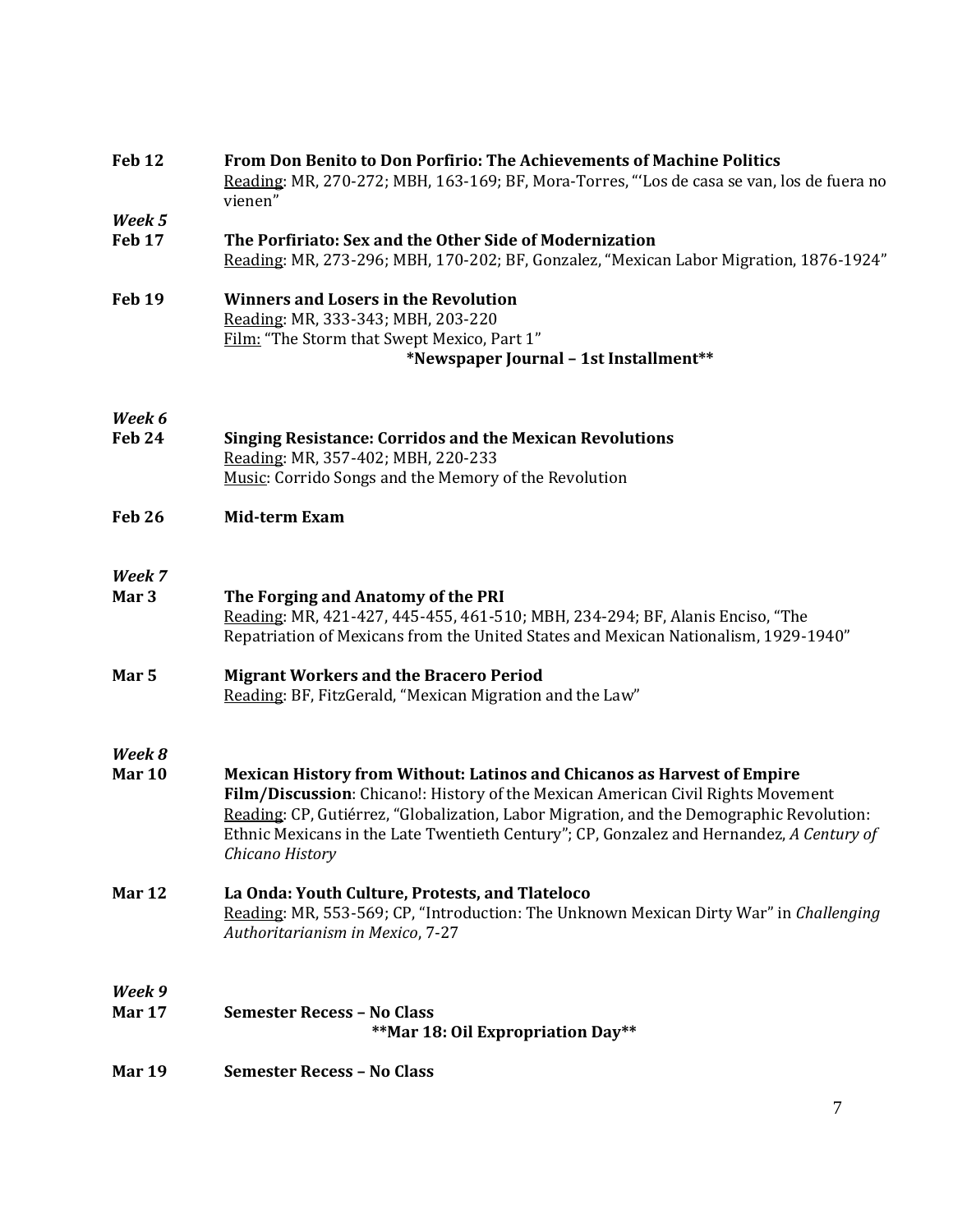## *Week 10* **The Legacy of the Revolution**

- Mar 24 Film: "The Storm that Swept Mexico, Part 2"
- **Mar 26 The Second Coming of Zapata: Chiapas and the Rise of Civil Society**  Reading: MR, pp. 638-654; CP, Preston and Dillon, *Opening Mexico,* 229-256; CP Subcomandate Marcos, "Why We are Fighting: The Fourth World War Has Begun"; BF, Fox, "Indigenous Mexican Migrants"

## **\*\*Newspaper Journal – 2nd Installment\*\***

# *Week 11*

- **Mar 31 Environmental History and the Border** \*Guest lecturer: Shaine Scarminach, History
- **Apr 2 Student Movements** \*Guest lecturer: Ilan Sánchez, El Instituto

## *Week 12*

**Apr 7 Drugs and Guns: Mexico and the US's Crossborder Narco War** Reading: Excerpts from Ioan Grillo's "El Narco" (Parts 1 & 2) <http://www.pbs.org/pov/reportero/book-excerpt-el-narco-ioan-grillo.php>; "Inside Mexico's Drug War", Tomas Kellner, <http://muse.jhu.edu/journals/wpj/summary/v027/27.1.kellner.html>

> Video: "War Without Borders" [http://www.nytimes.com/video/2009/05/30/us/1194840597846/war-without](http://www.nytimes.com/video/2009/05/30/us/1194840597846/war-without-borders.html)[borders.html](http://www.nytimes.com/video/2009/05/30/us/1194840597846/war-without-borders.html)

**Apr 9 \*Group Project Presentations – Review with MOV at El Instituto office\*** (submit title, thesis statement & outlines by **Apr 7**)

*Week 13*

## **Apr 14 Al Norte del Norte: Migrants and the New England Border**

\*Guest lecturer: Jennifer Cook, Anthropology

Reading: MR, 717-756; BF, Overmyer-Velázquez, "Histories and Historiographies of Greater Mexico", Massey, "The Past and Future of Mexico-U.S. Migration", "Chronology of Mexican Migration"; CP Gabany-Guerrero, "Connecticut"; Bacon, "Globalization and NAFTA caused Migration" [http://www.politicalresearch.org/2014/10/11/globalization-and-nafta-caused](http://www.politicalresearch.org/2014/10/11/globalization-and-nafta-caused-migration-from-mexico/)[migration-from-mexico/](http://www.politicalresearch.org/2014/10/11/globalization-and-nafta-caused-migration-from-mexico/)

Music: Los Tigres del Norte, "La Frontera"; Maná, "Pobre Juan"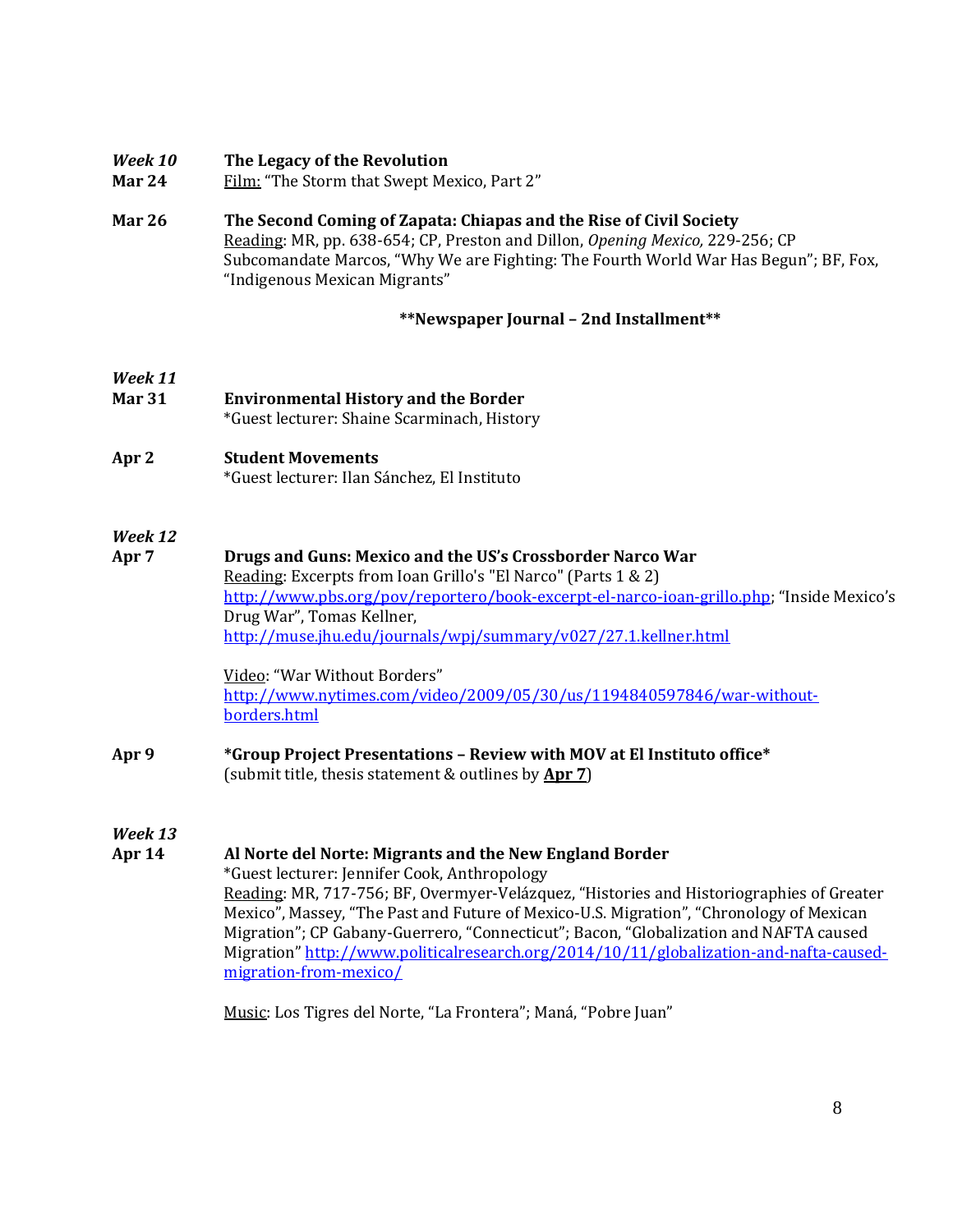## **Apr 16 No Class – Prepare Group Project Presentations**

## *Week 14*

**Apr 21 Film/Discussion/Debate:** The Other Side of Immigration (55 min)

**Apr 23 Group Project Presentations – Part I**

## *Week 15*

**Apr 28 Group Project Presentations – Part II**

## **Apr 30 Workshop: Class Summary and Final Exam Review**

Reading: CP, Berman, "Mexico's Third Way"; CP, Preston and Dillon, *Opening Mexico,* 477-516; MR, 687-756; BF, Saragoza, "Cultural Representation and Mexican Immigration"

## **\*\*Newspaper Journal – 3rd Installment\*\***